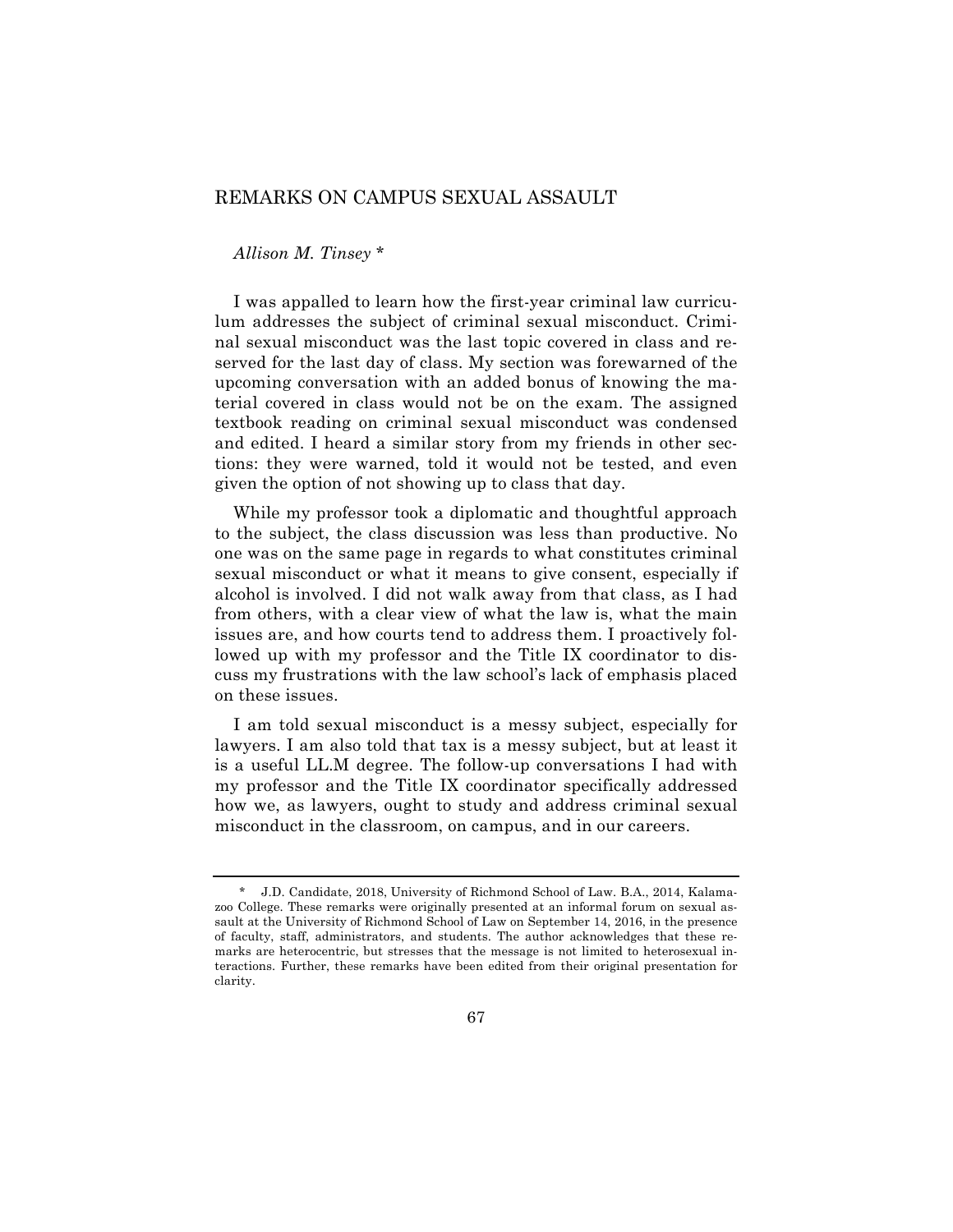As advocates, we are called to serve our clients and help them navigate the muddied waters of the law when they encounter issues. The law may or may not be on their side—the law may not even exist yet—but we are obligated to represent their best interests as they face pending judgment. Why, then, do we treat criminal sexual misconduct as if it is a nonissue that lawyers rarely encounter? Why do we only set aside one hour of class time to discuss a topic that affects every person in the room?

No one is immune to the effects of criminal sexual misconduct. Thus, we are all responsible to each other as these crimes perpetuate. While some are privileged—and perhaps, in their minds, blighted—to only have to sit through one hour of discussion on criminal sexual misconduct, those of us who are the friends and family of victims do not have such a privilege. We are haunted by our inability to protect our loved ones.

As survivors, we know that there is no such thing as a "safe space." We would like to think that the systems in place to investigate and bring justice to claims work because when victims have faith in the system, they encourage others to report and the level of deterrence grows. But as the recent events at the University of Richmond—and that occur every day on campuses around the country—show, the system continues to fail victims.

Every message that the University disseminated in light of recent events speaks of a commitment to our values as a community. Ostensibly, those values do not include promoting criminal sexual misconduct. Those values promote bodily autonomy. They promote respect and fair treatment. They promote empowerment for women to say, "No," and for men to listen, or at least these values should.

Instead, the bifurcation of gender promoted by Richmond and Westhampton Colleges as well as the Greek system on this campus perpetuates a lack of accountability to these values. Because when students do not look each other in the eye and say, "I will not do that to you. I respect your body and your choices. I will be accountable for my actions," then the values the University seeks to promote lie dormant. Sexual violence does not happen in a vacuum, and neither does the law. Until the University—and the country as a whole—is willing to address its cultural and legal indifference to sexual violence, it will continue to destroy the lives of young women.